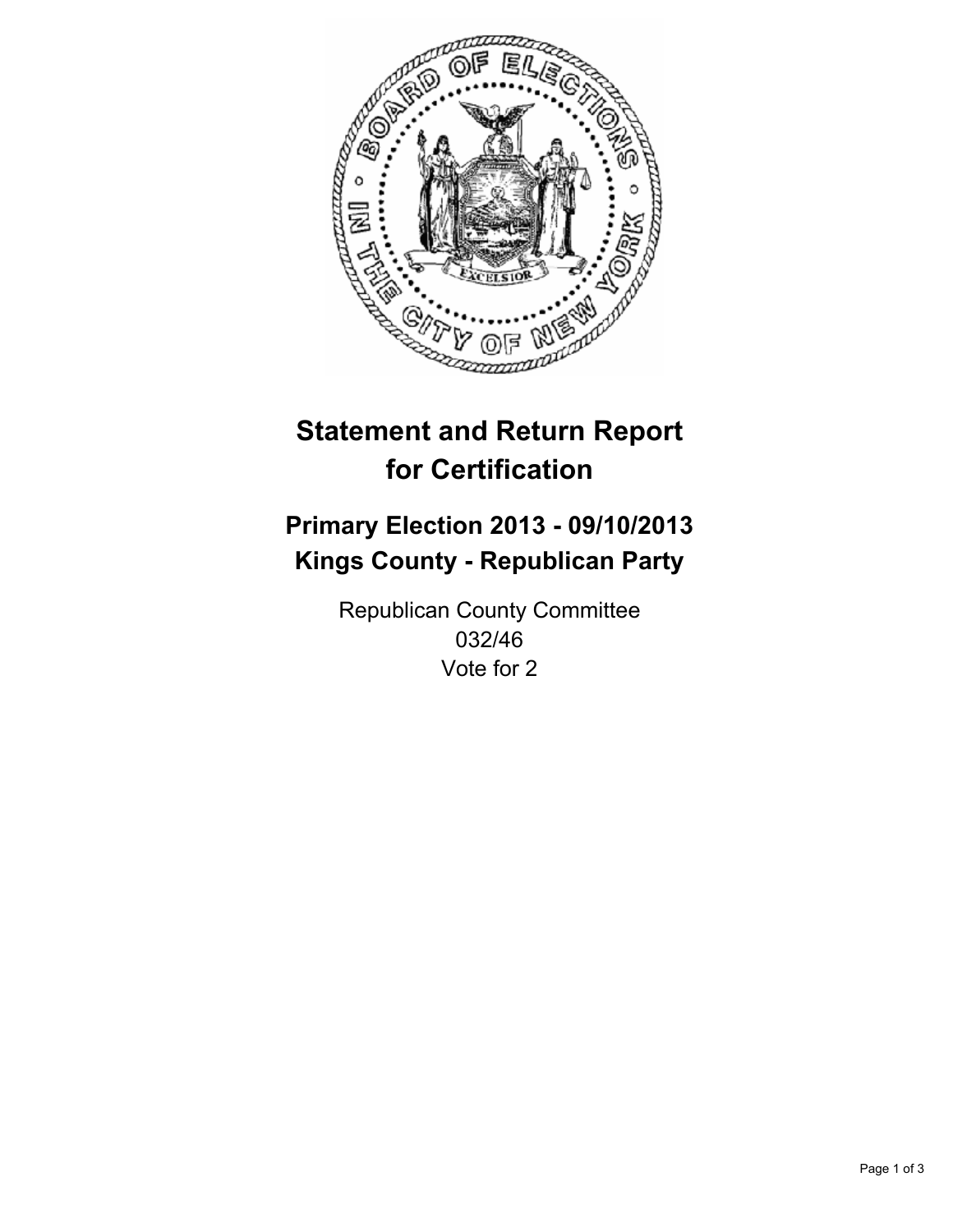

## **Assembly District 46**

| <b>Total Votes</b>        | 2            |
|---------------------------|--------------|
| <b>MIKHAIL DINER</b>      |              |
| <b>WALTER SELTZER</b>     | O            |
| <b>SOPHIA RAICHEL</b>     |              |
| <b>JOSUE C. FERNANDEZ</b> | <sup>0</sup> |
| AFFIDAVIT                 | 0            |
| SPECIAL PRESIDENTIAL      | 0            |
| <b>FEDERAL</b>            | 0            |
| ABSENTEE/MILITARY         | 0            |
| <b>EMERGENCY</b>          | 2            |